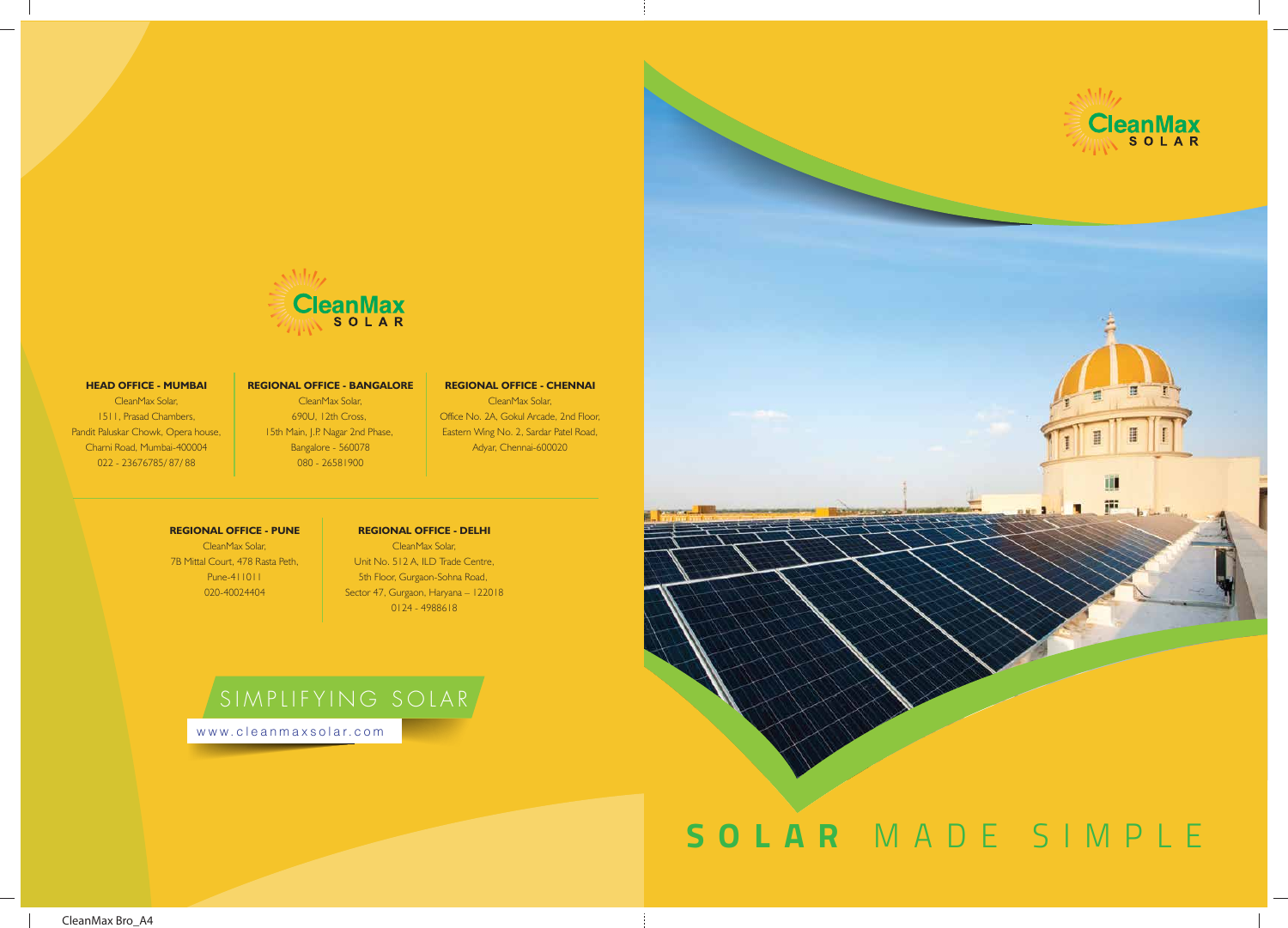As solar continues to become a mainstream source of energy, CleanMax Solar has been focusing on providing capex-free simplified solar solutions. Whether you're building a sustainable solar-powered corporation, reducing your carbon footprint or making your existing manufacturing facility more energy efficient, we recognise the importance of keeping things simple and hassle-free. That's why CleanMax Solar takes a fundamentally different approach to how we design and engineer complete solar energy solutions.

Across all projects, our installation team focuses on making safety a top priority. We ensure that O&M functions seamlessly with an extremely process-oriented approach. Our expertise is unparalleled, which is why we are India's #1 solar energy developer. Here's presenting to you the scale of projects we have covered across the length and breadth of India.

## **Simplifying Solar Energy for India Inc**

## **Our Projects**









# **CleanMax Solar: An Overview**

### **Our Vision**

To enable corporates to adopt green energy practices by providing them solar power in a risk-free, hassle-free and capex-free manner.

## **Leadership Team**

#### **Kuldeep Jain, Managing Director**

Kuldeep Jain is the Managing Director of CleanMax Solar. Previously a global partner at McKinsey & Company, he headed Energy and Corporate Finance for the same. He has an MBA from IIM- Ahmedabad and also holds Chartered Accountant (CA) and Cost Accountant degrees from ICAI and ICWA respectively.

#### **-o** Andrew Hines, Head of Business Development (South India)

Andrew Hines is the Head of Business Development in South India for CleanMax Solar. His previous stint has been with Suzlon and BP Alternative Energy. Andrew holds an MBA from the University of Pennsylvania (The Wharton School) with a specialisation in Strategic Management.

#### Sushant Arora, Head of Business Development (West India)

Sushant Arora is the Head of Business Development for CleanMax Solar, West India. He was previously working with Milestone Ecofirst, a clean-tech firm specialising in built environment solutions. Sushant has a Bachelor's Degree in Electrical Engineering from IIT Bombay.

#### Umakant Shende, Chief Operating Officer

Umakant Shende is the Chief Operating Officer of CleanMax Solar. He was previously with Thermax Ltd. and was heading Solar PV business. He has 26+ years rich experience in Operations Management. He is PMP certified by PMI USA. He has completed an Executive MBA from NMIS.



Founded in 2011, CleanMax Solar is now the largest provider of on-site solar power in India with more than 100 projects totalling 55 MWp. We develop solar projects on a turnkey basis, providing power on a per-kWh under long-term Power Purchase Agreements, typically at rates cheaper than grid tariffs.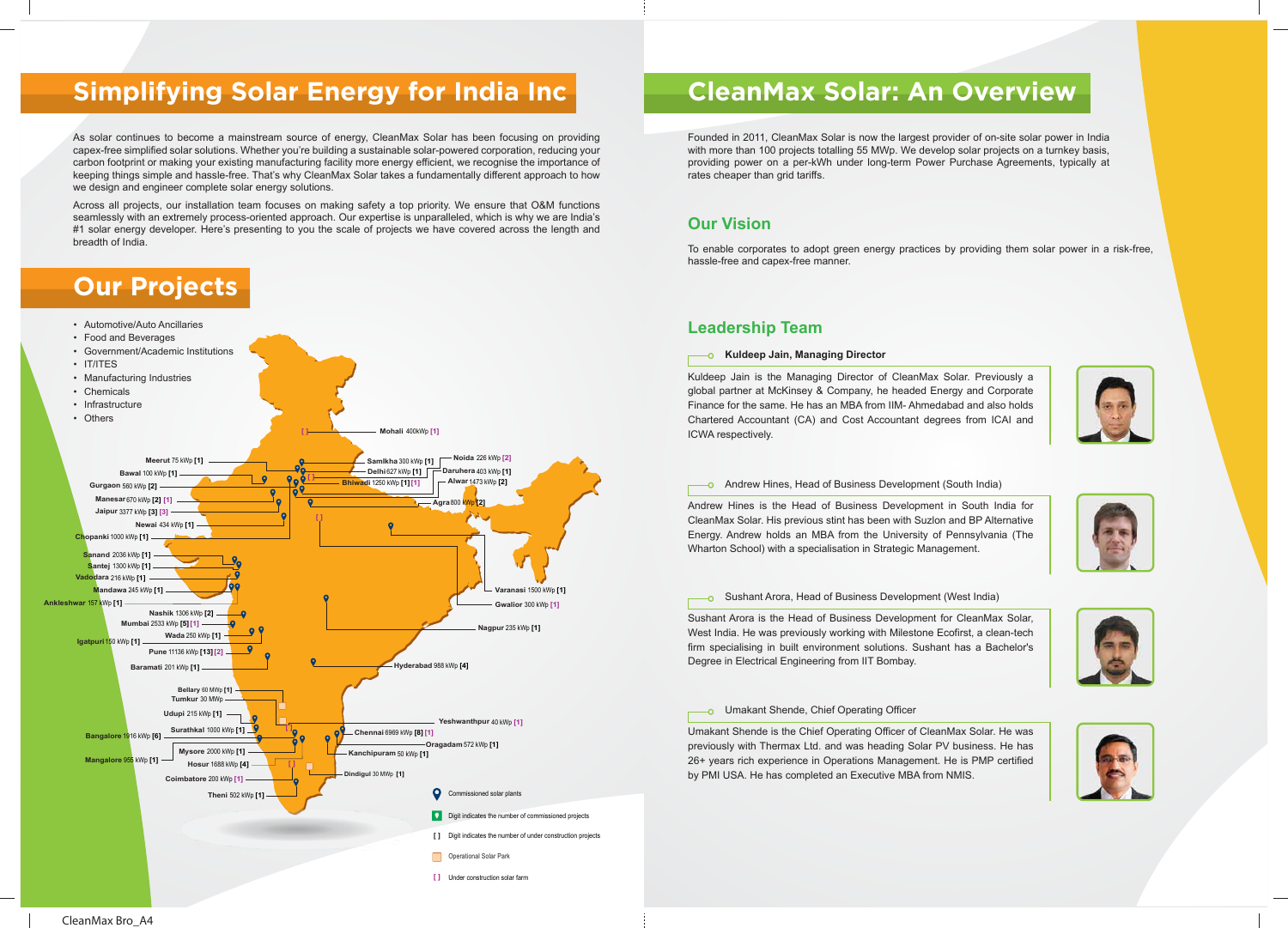Whether your aim is to cut energy costs or reduce your carbon footprint or fulfil regulatory obligations or accomplish your CSR, CleanMax Solar has a solution for you. We provide on-site solar power with zero investment at a discount to grid tariff. In certain states, we can also supply solar power through the grid from our solar farm. If you prefer to make the investment yourself, we also offer "capex" solutions.

## **We Deliver as You Say**

CleanMax Solar can supply solar power to you from one of our solar farms in Karnataka and Tamil Nadu. There is zero upfront investment and the power supplied will be cheaper than the regular grid electricity under a long term Power Purchase Agreement.

Avoid the capex and the performance risk. Your only expense is your monthly solar electricity bill. Under this model, you only pay for the energy generated, typically at rates cheaper to the grid with zero investment on the asset, thus saving money in the process. Operation & maintenance will be handled by us. Sign a Power Purchase Agreement (PPA) with us to save on your power cost.

> CleanMax Solar will install the solar power plant and you take the asset ownership. Post installation, our expert engineers will ensure your solar energy operations run smoothly and efficiently under an operations and maintenance agreement.

### **BOOT Model (Build – Own – Operate – Transfer)**

## **Solar Farm**



## **Our Success is Built on Your Stories**

Among India's flagship airports, the Kempegowda International Airport, Bengaluru (BIAL) is a leader in driving sustainable business practices. CleanMax Solar overcame significant security restrictions at the airport, to successfully install a 500 kWp solar power plant spread across 6 buildings covering approximately 2 acres. The plant is estimated to generate 7.5 lac energy units annually.

> As a business committed to reducing its carbon footprint and fulfilling its Renewable Purchase Obligation (RPO), Carlsberg, one of the largest brewers in the world, chose CleanMax Solar in their quest to develop India's first solar-powered brewery at Alwar, Rajasthan. Our team of engineers completed the 470 kWp turnkey project in only 60 days.



NBC Bearings decided to convert a large swathe of waste land at their Jaipur facility into a solar farm, they looked to CleanMax Solar. In a pioneering effort, we installed solar trackers that track the sun's path to generate 20% more energy than a non-tracker based system.

- Since installation, Manipal University, Jaipur system on an average has outperformed the predicted design by 9%. This incremental, extra output of energy:
- a) Improves the expected saving
- b) Increases the carbon footprint reduction
- c) Makes the investor happier as it improves ROI on the project

## **Capturing Kempegowda Airport's Solar Journey**

## **NBC Bearings: 20% More Power with CleanMax Solar**

### **Carlsberg: India's 1st Solar Brewery**



## **Manipal University, Jaipur: Largest Solar Plant at a Private University**



#### **My Solar Plant Model (MSP)** Sign a long term O&M contract (optional) & tax saving Client will own the system Client pays for the EPC cost

## Carbon footprintreduction **MSP (My Solar Plant Model)**